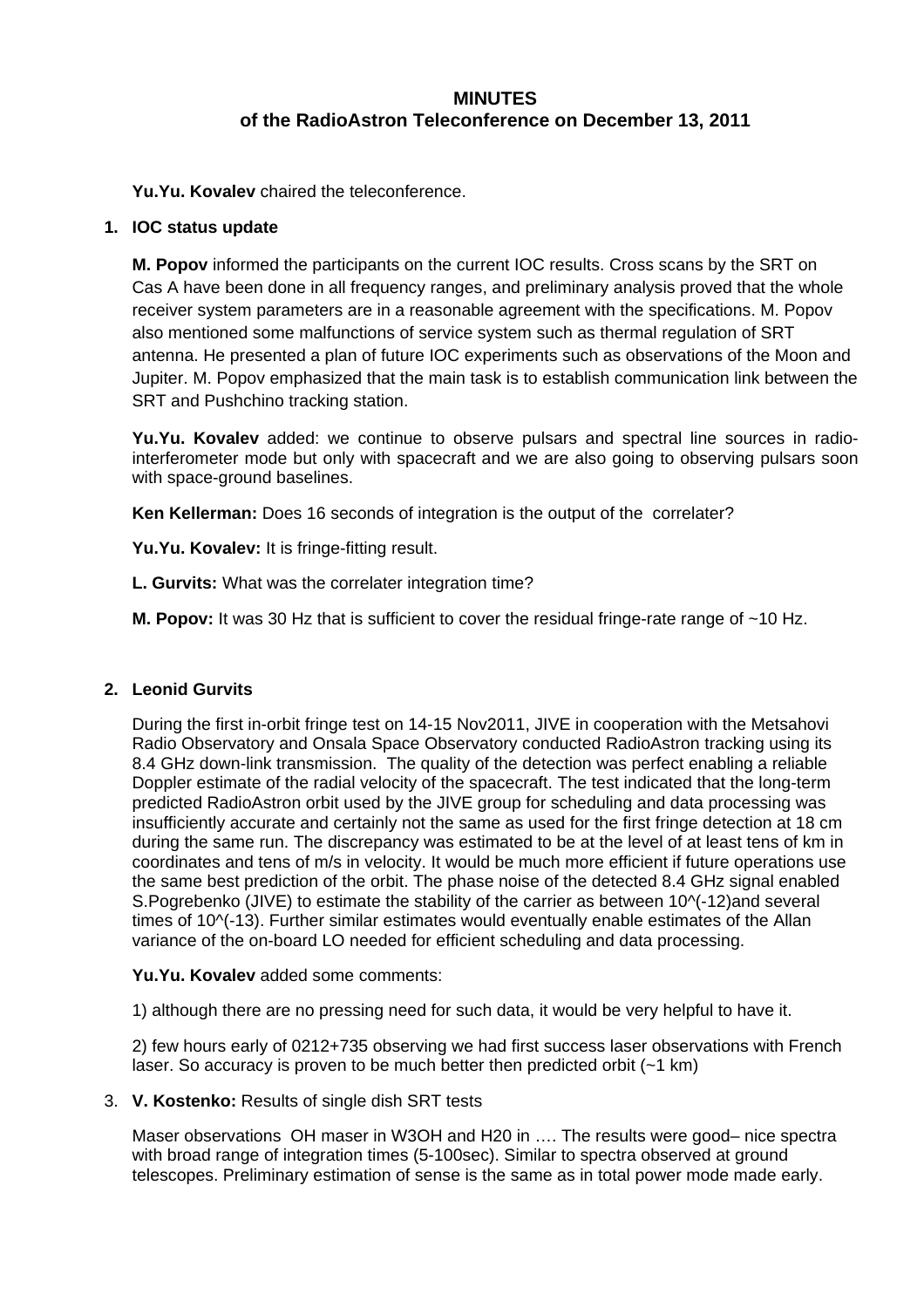# **4. V. Kostenko:** First fringe search results

Fringe Search: we are now in process of finding fringes in experiment RAFS1,2,&3. The results look nice. Nice fringes for 0212+735, BL Lac object and W3OH (Ra – 3 ground station).

**Yu.Yu. Kovalev**: We plan to release the results on 6cm fringes in a few days.

## 5. **M. Popov:** Fringe search plans

11 experiments are scheduled in Nov-Jan. Now are forth. We changed strategy – we've already found fringes. Now we split experiment in 5 steps and will follow BL Lac up to the longest baselines (that is going right now ~ 300000km). At both 6 & 18 cm (RA observing on both frequencies simultaneously, ground telescopes are splat in 2 subbarrays). In RAFS05 we replace it with K-band observing (maser source Ori KL – spectral lines ~100000Jy). Baseline projections not very long (~10 Earth diameter). Other experiments are also modified. RAFS6 on Dec 27 will be in K & L band. Object 0212+735, GBT observing at the K band. There will be completely zero baselines with GBT & RA. Next experiment RAFS07 is on pulsar to check the pulsar mode of interferometric observations (Evpatory + quasar network) by observing the pulsar 0329+54. Next experiments in January (L & K bands). Last thing not done yet is the observing in P-band. January 14 experiment with Arecibo & WSRT participating – observing pulsar 0950+080. Last experiments RAFS10&11 will go at the end of January. RAFS10 on Jan 21 – on K band with GBT participating, RAFS11 - in P band.

We thank all observatories, schedulers and all VLBI friends that are working together for very operative support!

#### **Disconnect at some point early (near RAFS07)**

**Yu.Yu. Kovalev**: There is a fringe-search team that is updating the schedules but in there near turn we won't be updating it extensively.

**Anton Zensus**: What is the magnitude of delay? ~ 10 microseconds.

## **6. Yu.Yu. Kovalev** Early science program update

1) Update on the proposals: 3 working groups submitted to Ef, Italy radiotelescopes, EVN and Arecibo (no results currently) proposals and got the results.

2) Plans – Australian telescope time submit proposals in 2 days (LBA).

#### **7. N. Kardashev** Tracking stations outside Russia update

We've got positive decision today from Mr. Popovkin (the director of RosAviaKosmos ) to send the letter to the NRAO director about tracking station in GB. Letter is prepared and will be send in a couple of days.

#### **8. I. Pashchenko** List of action items

1) **Y.Y. Kovalev**. A number of tests are successful. But there are some tests to test. All activity shifted to Marina Shatskaja (our main contact for transferring data on fringe-searching)

2) **Y.Y. Kovalev.** Status is the same. In progress. It is moving forward.